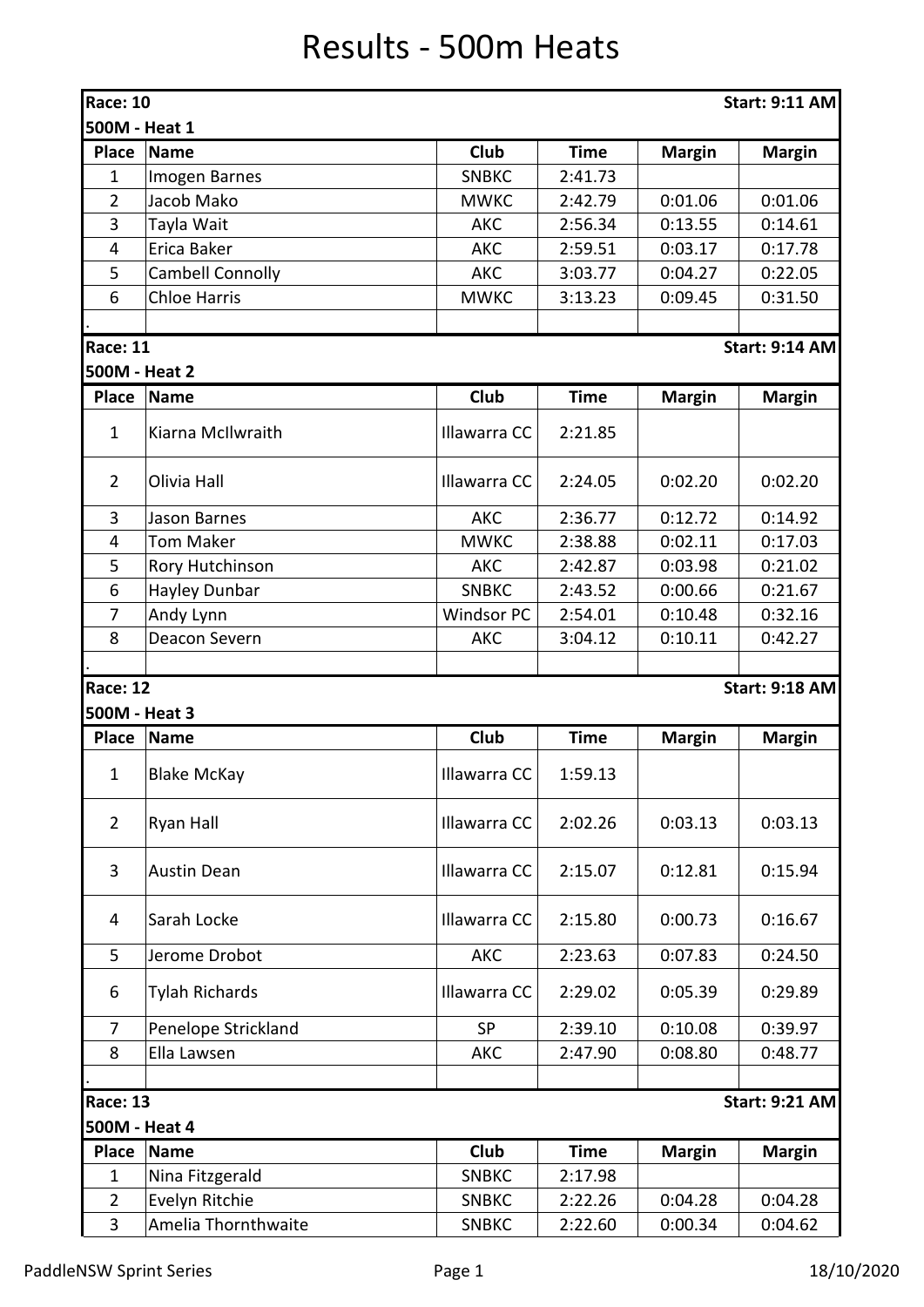## Results - 500m Heats

| 4                       | Mate Eles                       | <b>MWKC</b>       | 2:23.21     | 0:00.61       | 0:05.23               |
|-------------------------|---------------------------------|-------------------|-------------|---------------|-----------------------|
| 5                       | <b>Ries Diaz</b>                | <b>MWKC</b>       | 2:27.68     | 0:04.47       | 0:09.70               |
| 6                       | <b>Archer Thornthwaite</b>      | <b>SNBKC</b>      | 2:34.26     | 0:06.58       | 0:16.28               |
|                         |                                 |                   |             |               |                       |
| <b>Race: 14</b>         |                                 |                   |             |               | <b>Start: 9:23 AM</b> |
| 500M - Heat 5           |                                 |                   |             |               |                       |
| <b>Place</b>            | <b>Name</b>                     | Club              | <b>Time</b> | <b>Margin</b> | <b>Margin</b>         |
|                         |                                 |                   |             |               |                       |
| $\mathbf{1}$            | <b>Brock Neall</b>              | Illawarra CC      | 2:05.64     |               |                       |
| $\overline{2}$          | Kynan Burke                     | Illawarra CC      | 2:08.16     | 0:02.52       | 0:02.52               |
| 3                       | Daniel Sharkey                  | <b>SNBKC</b>      | 2:10.66     | 0:02.50       | 0:05.02               |
| 4                       | <b>Alex Conley</b>              | <b>MWKC</b>       | 2:13.02     | 0:02.36       | 0:07.37               |
| 5                       | Nicci Vesely                    | <b>SNBKC</b>      | 2:14.30     | 0:01.28       | 0:08.66               |
| 6                       | Zoe Shirdon                     | <b>SNBKC</b>      | 2:17.07     | 0:02.77       | 0:11.42               |
| $\overline{7}$          | Jacob Zeitoun                   | Non<br>member     | 2:19.08     | 0:02.02       | 0:13.44               |
| 8                       | Rosie Brennan                   | <b>SNBKC</b>      | 2:19.71     | 0:00.63       | 0:14.06               |
| <b>Race: 15</b>         |                                 |                   |             |               | <b>Start: 9:26 AM</b> |
| 500M - Heat 6           |                                 |                   |             |               |                       |
| <b>Place</b>            | <b>Name</b>                     | Club              | <b>Time</b> | <b>Margin</b> | <b>Margin</b>         |
| $\mathbf{1}$            | <b>Charles Heaton-Armstrong</b> | <b>MWKC</b>       | 2:01.85     |               |                       |
| $\overline{2}$          | Sean Ryce                       | <b>SNBKC</b>      | 2:02.12     | 0:00.27       | 0:00.27               |
| 3                       | Jacob Wilson                    | <b>SNBKC</b>      | 2:06.34     | 0:04.22       | 0:04.48               |
| $\overline{\mathbf{4}}$ | William Bryant                  | <b>MWKC</b>       | 2:08.93     | 0:02.59       | 0:07.08               |
| 5                       | Alexander Raikuna               | <b>SNBKC</b>      | 2:13.98     | 0:05.05       | 0:12.12               |
| 6                       | Clea Jordi                      | <b>SNBKC</b>      | 2:15.88     | 0:01.91       | 0:14.03               |
| 7                       | Isabelle Rupenovic              | <b>SNBKC</b>      | 2:17.52     | 0:01.64       | 0:15.67               |
| 8                       | Hanako Greuter                  | <b>SNBKC</b>      | 2:18.76     | 0:01.23       | 0:16.91               |
| <b>Race: 16</b>         |                                 |                   |             |               | <b>Start: 9:29 AM</b> |
| 500M - Heat 7           |                                 |                   |             |               |                       |
| <b>Place</b>            | <b>Name</b>                     | Club              | <b>Time</b> | <b>Margin</b> | <b>Margin</b>         |
| $\mathbf{1}$            | Kailey Harlen                   | <b>SNBKC</b>      | 1:55.93     |               |                       |
|                         | <b>Andras Eles</b>              | <b>MWKC</b>       |             |               |                       |
| $\overline{2}$          | <b>Chris Maker</b>              | <b>MWKC</b>       | 1:57.41     | 0:01.48       | 0:01.48               |
| 3                       | Jasmine Locke                   | Illawarra CC      | 2:01.77     | 0:04.36       | 0:05.84               |
| 4                       | Natalia Drobot                  | <b>AKC</b>        | 2:06.52     | 0:04.75       | 0:10.59               |
| 5                       | Laura Lee                       | <b>Windsor PC</b> | 2:07.00     | 0:00.48       | 0:11.08               |
| 6                       | Freya Alston                    | AKC               | 2:07.36     | 0:00.36       | 0:11.44               |
| $\overline{7}$          | Alisa van der Kwartel           | <b>SNBKC</b>      | 2:13.27     | 0:05.91       | 0:17.34               |
| 8                       | Daniel Rupenovic                | <b>SNBKC</b>      | 2:15.30     | 0:02.03       | 0:19.37               |
| 9                       | Carlito Vesely                  | <b>SNBKC</b>      | 2:30.29     | 0:14.98       | 0:34.36               |
|                         |                                 |                   |             |               |                       |
| <b>Race: 17</b>         |                                 |                   |             |               | <b>Start: 9:32 AM</b> |